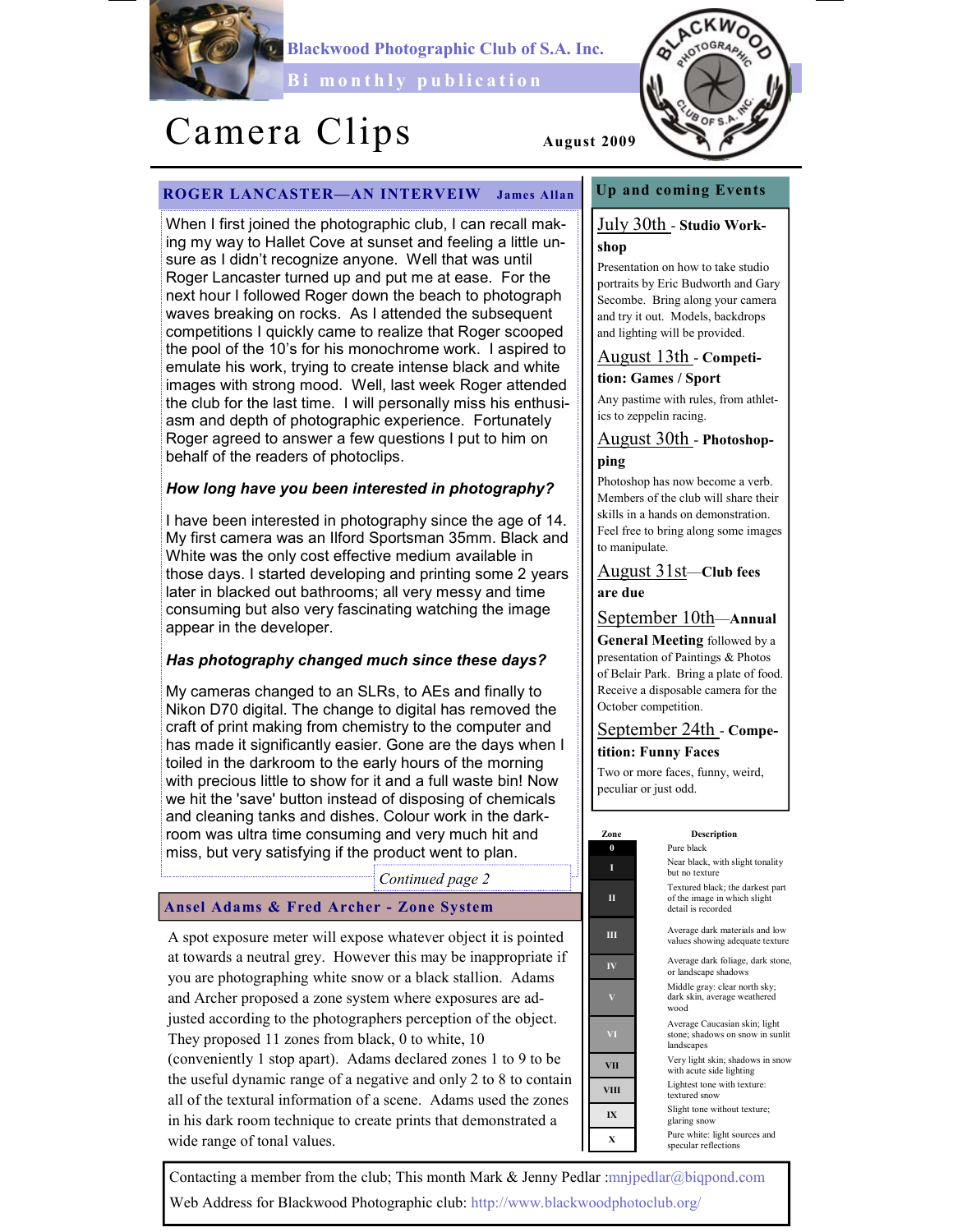#### ROGER LANCASTER—AN INTERVEIW

#### Have you changed over this time?

Digital has changed my photography in that it has raised the bar. There is no excuse for poor composition, wrong exposures and out of focus shots. You see the result instantly, you can select from a myriad of shots and you don't waste film. Then of course there is Photoshop to add to the creativity.

#### You have a reputation for your black and white work. Why this particular medium?

Black and White or monochrome has always been a favourite medium. The image is different as it is not what the eye sees. The lack of colour concentrates on the subject matter and if you limit the tones in a picture to the darkest and lightest ones, a great deal of strength and drama can be created.

#### Can you give me some examples of your own work and also of those who inspired you.

I admire the works of Frank Meadows Sutcliffe, Ansell Adams and the railway photographer Colin Gifford. These photographers have had a great influence on my work, particularly in my monochrome pictures.

I have included 2 photos of my own work. These are 'the Pub on the hill' and 'evening at Sovereign Hill'. The pub on the hill is an early darkroom print trying to evoke a mood of winter and times gone by. The 'Evening at Sovereign Hill' is a later digital shot depicting strong contrast and a sense of reflection and solitude.

#### Well that I am afraid is the last we will hear of Roger for the time being, and I wish him well in his move to Western Australia.

#### **KELVIN SETTINGS** Ray Goulter

I wonder how well you know about the versatility of your digital SLR camera?

Many high-end digital cameras allow a wide range of selections for image capture.

Do you know yours? For example, have you ever taken several photos of a particular subject and used different Kelvin settings? White Balance selections such as fluorescent light, incandescent light and so on might be a faster way to adjust exposures than using Kelvin settings, but experimenting with Kelvin will give you an understanding of the nature of light in differing circumstances.

Adobe Photoshop and other image-manipulation software allows changes to be made using the computer, but quite often a simple selection of one of your cameras functions will avoid time spent on the computer manipulating your image.

Why not muck about with your camera's settings? After all, it's a good way to get to "know" your camera before you miss a shot because you couldn't find that menu selection quickly enough when you wanted to use it.

A word of caution though: there's one menu selection called "Format Memory Card". I would advise that you take care with that one!

"Likely the strongest quality which grabs the viewer's attention with a monochrome picture is its emotional power. Even if the picture is just of a vintage car or an old barn , there is an emotional charm which is hard to break down in words but universal to all of us as we view a monochrome shot. "

Online Photography Course, James Smith



The Pub on the Hill—Roger Lancaster